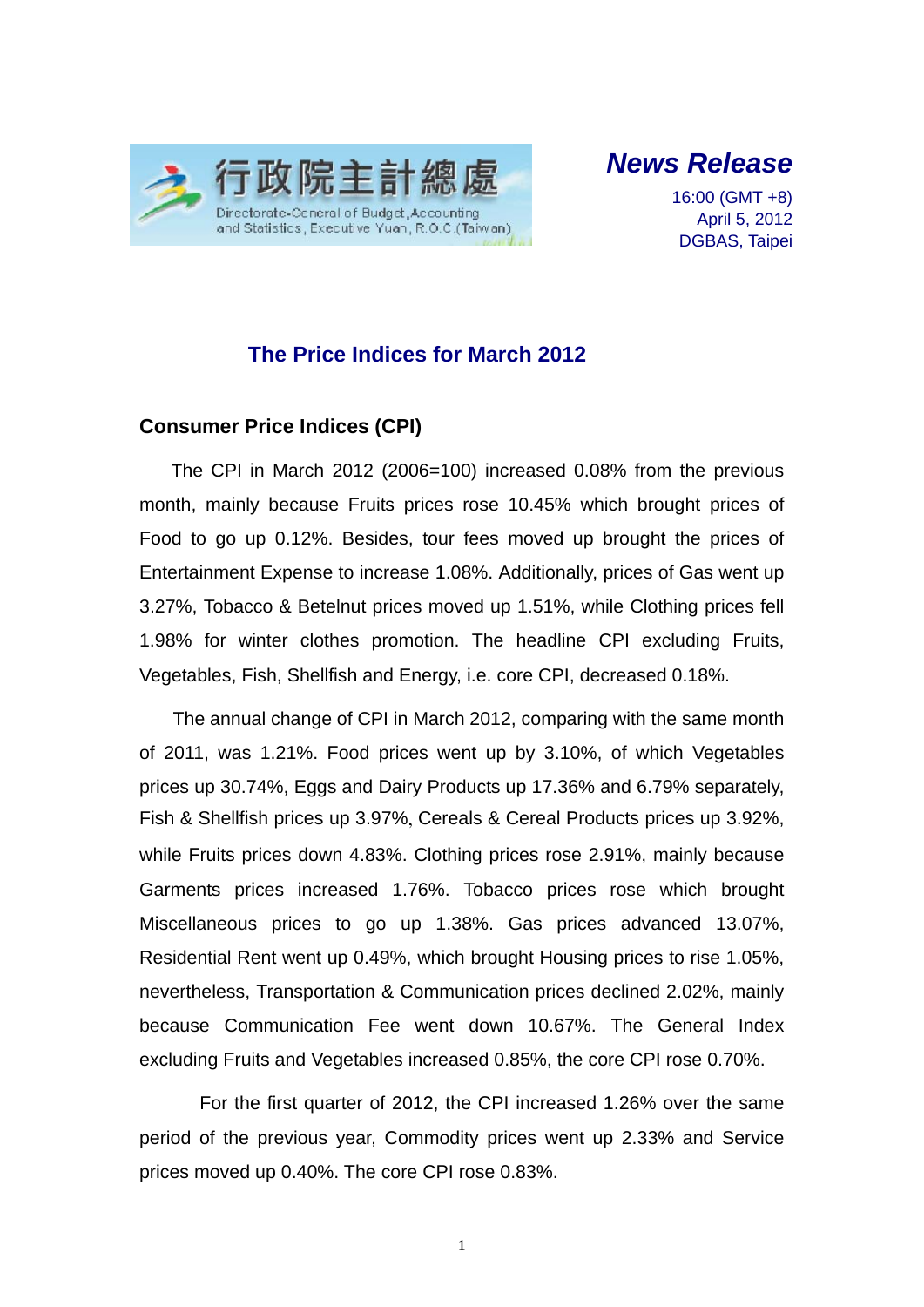

#### **CPI for Households in Different Disposable Income Groups**

For March 2012, the CPI for Lowest 20% Disposable Income Group and CPI for Middle 60% Disposable Income Group increased 1.38% and 1.23% respectively, comparing with the same month of 2011, furthermore, CPI for Highest 20% Disposable Income Group rose 1.16%.

#### **Wholesale Price Indices (WPI)**

The WPI in March 2012 increased 0.48% from the previous month, mainly because prices of Farm Products and Crude Petroleum & Natural Gas went up 5.07% and 4.48% respectively, furthermore, Petroleum & Coal Products and Chemical Material prices moved up 3.18% and 0.69% separately. Nevertheless, prices of Machinery & Equipment declined by 1.97% due mainly to appreciation of New Taiwan Dollar to Japanese Yen. The WPI for Domestic Sales Excluding Imports increased 0.55%. Import price index went up 0.61%, and Export price index up 0.24%.

The annual change of WPI in March 2012, comparing with the same month of 2011, was minus 0.11%. Mainly because prices of Textile Products, Basic Metal and Chemical Material decreased 9.50%, 8.46% and 5.47%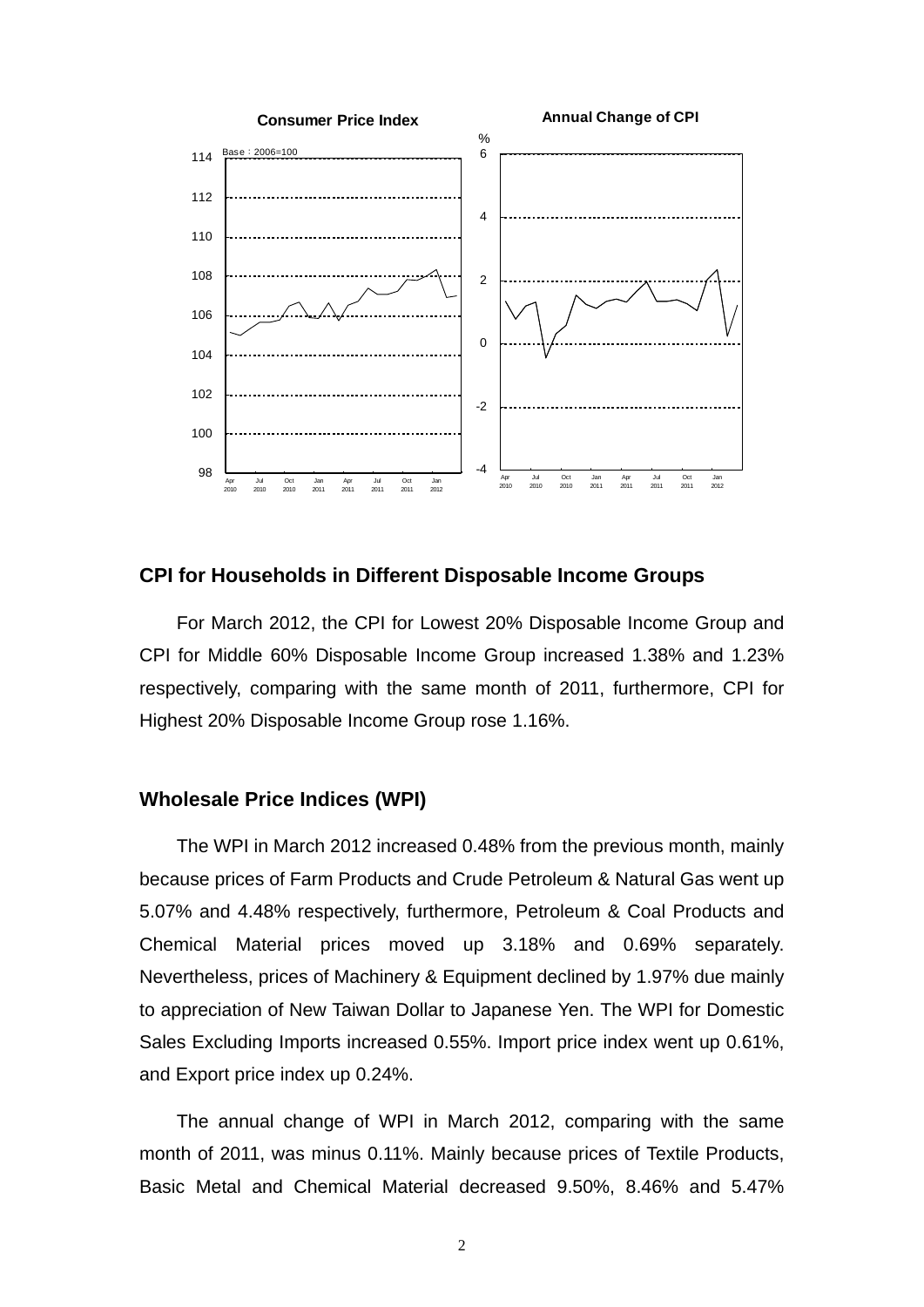individually, however, Crude Petroleum & Natural Gas and Petroleum & Coal Products went up 14.19% and 7.18% respectively. The WPI for Domestic Sales Excluding Imports fell 1.64%, Export price index declined 0.91%, while Import price index went up 1.97%.

For the first quarter of 2012, the WPI increased 1.99% compared with the same period of the previous year, of which the Import price index rose 4.61% and Export price index moved up 1.56%.



#### **Statistical Tables**

Table1 The Changes of Consumer Price Indices Table2 The Changes of Wholesale Price Indices Table3 The Changes of Import Price Indices Table4 The Changes of Export Price Indices

#### **For Further Information:**

*Statistics Database:* http://eng.stat.gov.tw/ *DGBAS* news releases on the Internet: http://eng.dgbas.gov.tw/ *Tel:* +886-2-23803449; *Fax:* +886-2-23803465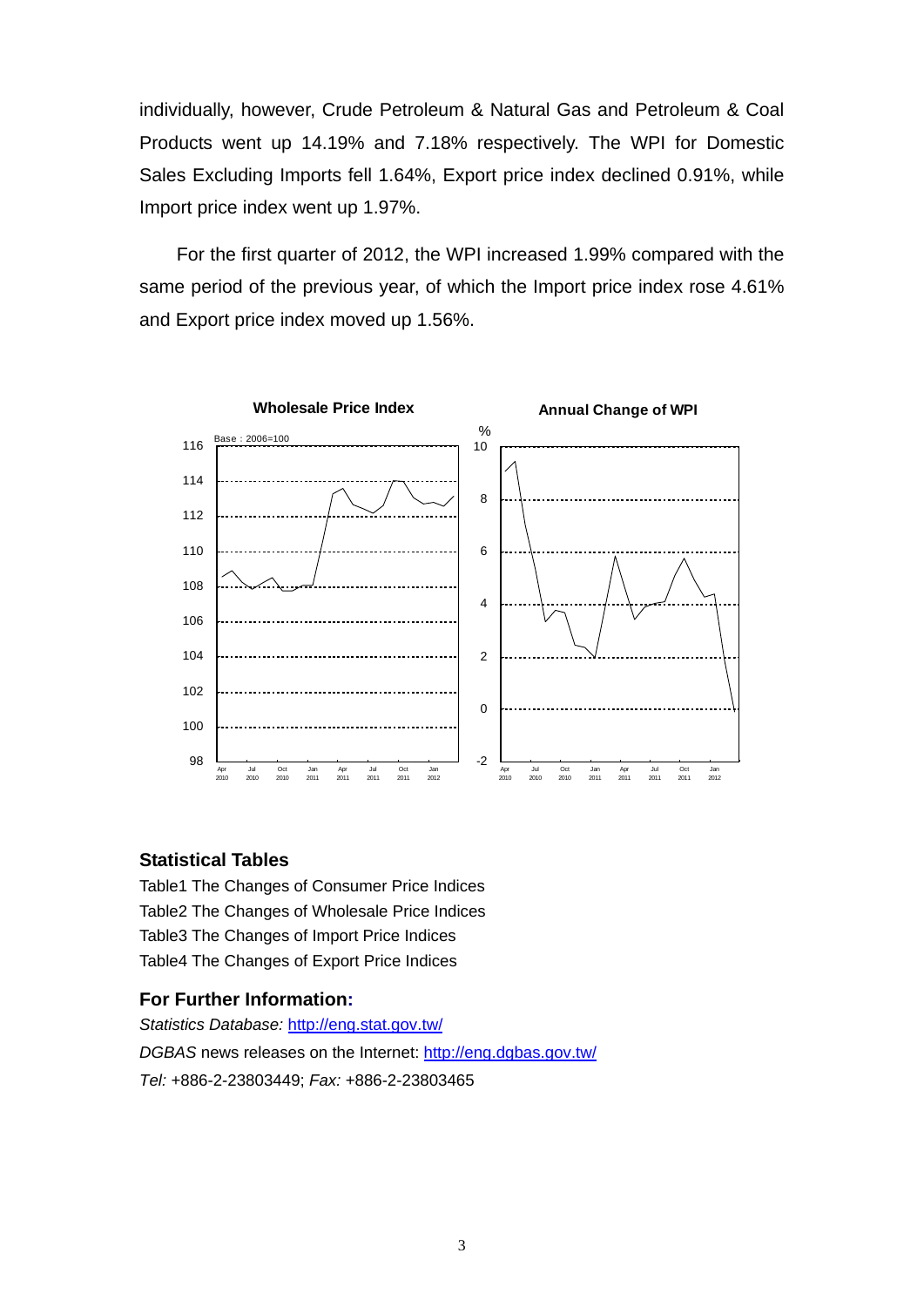| Table 1 The Changes of Consumer Price Indices |  |
|-----------------------------------------------|--|
| March 2012                                    |  |

|                                                | Weight          | Index of        |                 | Compared Compared | The First Three  |
|------------------------------------------------|-----------------|-----------------|-----------------|-------------------|------------------|
|                                                | $(\%0)$         | March           | with            | with the          | Months of 2012   |
|                                                |                 | 2012            | Previous        | Same              | Compared with    |
| Groups                                         |                 | $(2006=100)$    | Month           | Month of          | the Same Period  |
|                                                |                 |                 | (% )            | Previous          | of Previous Year |
|                                                |                 |                 |                 | Year $(\%)$       | (% )             |
| General Index                                  | 1,000.00        | 106.99          | 0.08            | 1.21              | 1.26             |
| <b>Basic Group</b>                             |                 |                 |                 |                   |                  |
| 1. Food                                        | 260.82          | 115.29          | 0.12            | 3.10              | 3.25             |
| Cereals & Cereal Products                      | 19.72           | 122.73          | 0.27            | 3.92              | 3.94             |
| Meat                                           | 23.08           | 120.90          | $-2.66$         | $-2.95$           | $-1.44$          |
| Eggs                                           | 2.00            | 137.89          | $-0.22$         | 17.36             | 15.27            |
| Fish & Shellfish                               | 16.71           | 144.27          | $-1.08$         | 3.97              | 2.62             |
| Vegetables                                     | 24.81           | 95.35           | $-5.03$         | 30.74             | 33.81            |
| Fruits                                         | 27.59           | 103.43          | 10.45           | $-4.83$           | $-8.43$          |
| Dairy Products                                 | 10.51           | 134.67          | $-0.12$         | 6.79              | 6.96             |
| Edible Oil                                     | 1.70            | 146.95          | 0.07            | 0.42              | 2.78             |
| 2. Clothing                                    | 41.72           | 104.60          | $-1.98$         | 2.91              | 3.00             |
| Garments                                       | 26.97           | 98.45           | $-2.82$         | 1.76              | 1.79             |
| 3. Housing                                     | 279.47          | 103.60          | 0.19            | 1.05              | 1.00             |
| <b>Residential Rent</b>                        | 185.40          | 101.32          | 0.06            | 0.49              | 0.43             |
| Household Appliances                           | 27.89           | 107.35          | 0.07            | 1.46              | 1.88             |
| Water, Electricity & Gas Supply                | 36.87           | 112.85          | 1.05            | 3.94              | 3.08             |
| Gas                                            | 9.70            | 140.03          | 3.27            | 13.07             | 10.26            |
| 4. Transportation & Communication              | 140.42          | 103.19          | $-0.11$         | $-2.02$           | $-1.38$          |
| Fuels & Lubricants                             | 32.55           | 121.81          | 2.16            | $-0.87$           | $-0.41$          |
| <b>Communication Fee</b>                       | 31.77           | 83.00           | $-3.30$         | $-10.67$          | $-8.55$          |
| 5. Medicines & Medical Care                    | 47.41           | 109.74          | 0.15            | 0.77              | 0.99             |
| Medicines & Health Food                        | 10.62           | 131.11          | 0.46            | 0.53              | 1.36             |
| 6. Education & Entertainment                   | 171.48          | 100.59          | 0.48            | 0.65              | $-0.06$          |
| <b>Educational Expense</b>                     | 111.25          | 98.25           | 0.13            | 0.01              | $-0.01$          |
| Entertainment Expense                          | 60.22           | 104.83          | 1.08            | 1.77              | $-0.13$          |
| 7. Miscellaneous                               | 58.68           | 112.18          | 0.09            | 1.38              | 1.98             |
| Tobacco & Betelnut                             | 14.65           | 136.05          | 1.51            | 4.34              | 3.59             |
| <b>Personal Care Services</b>                  | 14.78           | 100.20          | 0.44            | 0.48              | 1.68             |
| Commodity and Service Groups                   |                 |                 |                 |                   |                  |
| 1. Commodity                                   | 437.11          | 110.54          | 0.14            | 2.15              | 2.33             |
| (Excluding Food)                               | 264.95          | 106.91          | 0.13            | 1.12              | 1.26             |
| Non-durable Consumer Goods                     | 299.12          | 116.47          | 0.46            | 2.68              | 2.86             |
| (Excluding Food)                               | 126.96          | 117.17          | 0.83            | 1.39              | 1.51             |
| Semi-durable Consumer Goods                    | 62.85           | 102.12          | $-1.05$         | 1.47              | 1.53             |
| <b>Durable Consumer Goods</b>                  | 75.14<br>562.89 | 92.39<br>103.99 | $-0.28$<br>0.03 | 0.20<br>0.43      | 0.48<br>0.40     |
| 2. Service                                     | 88.66           | 113.92          | 0.03            | 1.99              | 2.04             |
| Food                                           | 209.54          | 100.97          | 0.06            | 0.41              | 0.40             |
| Housing                                        | 76.99           | 96.19           | $-1.33$         | $-3.85$           | $-2.85$          |
| Transportation & Communication<br>Medical Care | 33.02           | 103.91          | 0.02            | 0.80              | 0.76             |
| Education & Entertainment                      | 129.64          | 107.81          | 0.68            | 1.56              | 0.71             |
|                                                |                 | 100.62          | 0.21            | 0.98              | 1.74             |
| Miscellaneous<br>Special Groups                | 23.83           |                 |                 |                   |                  |
| General Index Excluding Fruits & Vegetables    | 947.60          | 107.38          | $-0.06$         | 0.85              | 0.92             |
| General Index Excluding Food                   | 739.18          | 103.96          | 0.07            | 0.48              | 0.50             |
| General Index Excluding Fruits, Vegetables,    |                 |                 |                 |                   |                  |
| Fish, Shellfish & Energy                       | 866.64          | 105.87          | $-0.18$         | 0.70              | 0.83             |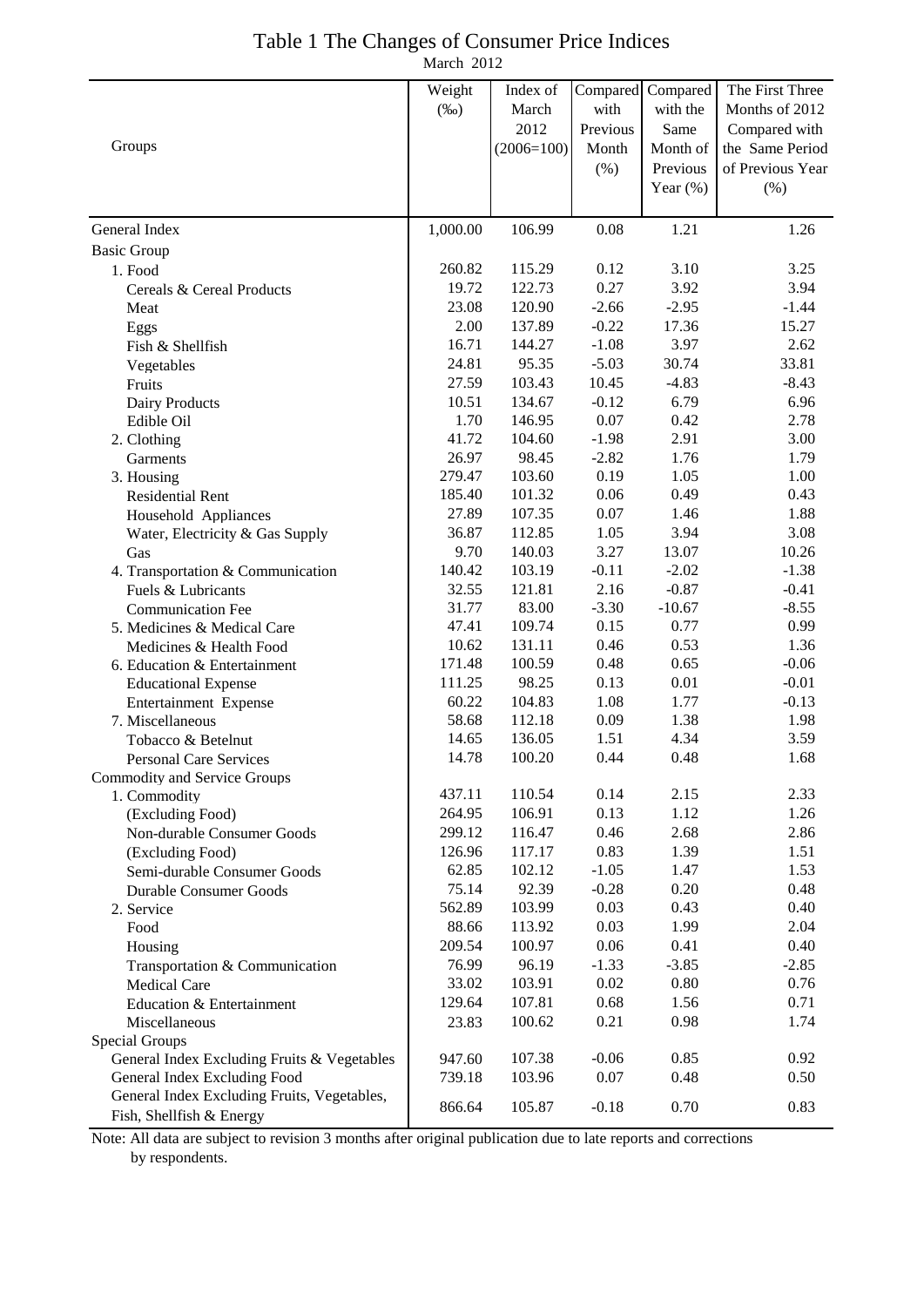# Table 2 The Changes of Wholesale Price Indices

March 2012

| Groups                                               | Weight         | Index of         | Compared     | Compared        | The First Three  |
|------------------------------------------------------|----------------|------------------|--------------|-----------------|------------------|
|                                                      | $(\%0)$        | March 2012       | with         | with the        | Months of 2012   |
|                                                      |                | $(2006=100)$     | Previous     | Same            | Compared with    |
|                                                      |                |                  | Month        | Month of        | the Same Period  |
|                                                      |                |                  | (% )         | Previous        | of Previous Year |
|                                                      |                |                  |              | Year $(\%)$     | (% )             |
| General Index                                        | 1000.00        | 113.11           | 0.48         | $-0.11$         | 1.99             |
| <b>Domestic Sales Excluding Imports</b>              | 307.86         | 116.63           | 0.55         | $-1.64$         | $-0.41$          |
| Imports                                              | 327.09         | 126.22           | 0.61         | 1.97            | 4.61             |
| Exports                                              | 365.05         | 96.74            | 0.24         | $-0.91$         | 1.56             |
| <b>Basic Group</b>                                   |                |                  |              |                 |                  |
| 1. Agriculture, Forestry, Fishing & Animal           | 27.15          | 140.32           | 0.54         | 1.75            | 5.20             |
| <b>Husbandry Products</b>                            |                |                  |              |                 |                  |
| (1) Farm Products                                    | 12.87          | 127.46           | 5.07         | $-2.59$         | $-0.95$          |
| (2) Poultry & Livestock Products                     | 6.60           | 121.65           | $-5.77$      | $-10.54$        | $-5.56$          |
| (3) Forest Products                                  | 0.41           | 102.72           | $-0.07$      | $-14.71$        | $-12.95$         |
| (4) Fishery Products                                 | 7.27           | 179.96           | $-0.93$      | 19.18           | 24.74            |
| 2. Quarrying & Mineral Products                      | 57.59          | 184.39           | 3.55         | 11.73           | 15.60            |
| (1) Crude Petroleum & Natural Gas                    | 45.78          | 182.31           | 4.48         | 14.19           | 19.23            |
| (2) Sand, Stone & Clay Quarrying                     | 2.56           | 101.73           | $-0.01$      | 2.41            | 2.60             |
| (3) Other Mineral Products                           | 9.25           | 223.21           | 0.49         | 4.15            | 5.12             |
| 3. Manufacturing Products                            | 890.99         | 106.40           | 0.11         | $-1.48$         | 0.55             |
| $(1)$ Foods                                          | 18.50          | 133.41           | 0.17         | $-0.44$         | 0.41             |
| (2) Beverages                                        | 5.34           | 105.48           | 0.10         | 3.27            | 3.33             |
| (3) Tobaccos                                         | 2.49           | 131.98           | 4.14         | 10.17           | 7.33             |
| (4) Textile Products                                 | 21.67          | 125.84           | $-0.76$      | $-9.50$         | $-5.33$          |
| (5) Wearing Apparel & Clothing Accessories           | 4.65           | 103.71           | $-0.02$      | 4.63            | 7.45             |
| (6) Leather, Fur & Related Products                  | 4.97           | 115.51           | 0.15         | 4.58            | 6.35             |
| (7) Wood & Bamboo Products                           | 2.15           | 114.49           | $-0.09$      | $-0.04$         | 1.84             |
| (8) Pulp, Paper, Paper Products & Printed Matter     | 15.11          | 115.44           | 0.23         | $-5.60$         | $-4.93$          |
| (9) Petroleum & Coal Products                        | 54.63          | 152.71           | 3.18         | 7.18            | 10.41            |
| (10)Chemical Material                                | 91.92          | 129.13           | 0.69         | $-5.47$         | $-2.40$          |
| (11) Chemical Products & Medical Goods               | 28.00          | 111.10           | $-0.42$      | 0.17            | 1.49             |
| (12) Rubber & Plastic Products                       | 22.42<br>13.93 | 116.95<br>106.07 | 0.11<br>0.68 | 1.55<br>$-0.34$ | 3.36<br>0.38     |
| (13) Non-metallic Mineral Products                   | 84.77          | 117.29           | 0.07         | $-8.46$         | $-6.69$          |
| $(14)$ Basic Metal<br>(15) Fabricated Metal Products | 42.26          | 110.92           | $-0.25$      | $-3.97$         | $-1.64$          |
| (16) Electronic Parts & Components                   | 261.17         | 74.26            | $-0.17$      | $-0.42$         | 0.89             |
| (17) Computer, Electronic & Optical Products         | 64.22          | 77.00            | $-0.39$      | 1.68            | 3.25             |
| (18) Electrical Equipment                            | 34.70          | 109.69           | $-0.15$      | $-1.98$         | $-0.72$          |
| (19) Machinery & Equipment                           | 67.61          | 111.98           | $-1.97$      | 1.57            | 4.90             |
| (20) Transport Equipment & Parts                     | 34.78          | 110.39           | $-0.36$      | 0.89            | 2.21             |
| (21) Furniture & Fixtures                            | 5.20           | 110.15           | $-0.05$      | 3.20            | 5.12             |
| (22) Miscellaneous Products                          | 10.51          | 110.70           | $-0.22$      | 1.22            | 3.09             |
| 4. Water Supply, Electricity & Gas                   | 24.28          | 128.49           | 0.94         | 2.35            | 1.39             |
| By Stage of Processing                               |                |                  |              |                 |                  |
| 1.Raw Materials                                      | 138.48         | 164.07           | 1.82         | 2.65            | 6.05             |
| 2. Intermediate Materials                            | 356.29         | 112.30           | 0.21         | $-1.48$         | $-0.15$          |
| 3. Finished Goods                                    | 140.17         | 111.56           | $-0.12$      | 1.42            | 3.15             |
| (1) Capital Goods                                    | 53.38          | 108.66           | $-2.08$      | 0.92            | 4.03             |
| (2) Consumer Goods                                   | 86.79          | 112.85           | 1.08         | 1.71            | 2.62             |
| Special Groups                                       |                |                  |              |                 |                  |
| <b>Domestic Sales</b>                                | 634.95         | 121.28           | 0.58         | 0.25            | 2.20             |
| <b>Domestic Products</b>                             | 672.91         | 106.64           | 0.40         | $-1.28$         | 0.56             |
| Non-Heavy Chemical Industrial Products               | 166.01         | 114.99           | $-0.16$      | $-1.72$         | 0.03             |
| Heavy Chemical Industrial Products                   | 724.98         | 104.46           | 0.18         | $-1.42$         | 0.69             |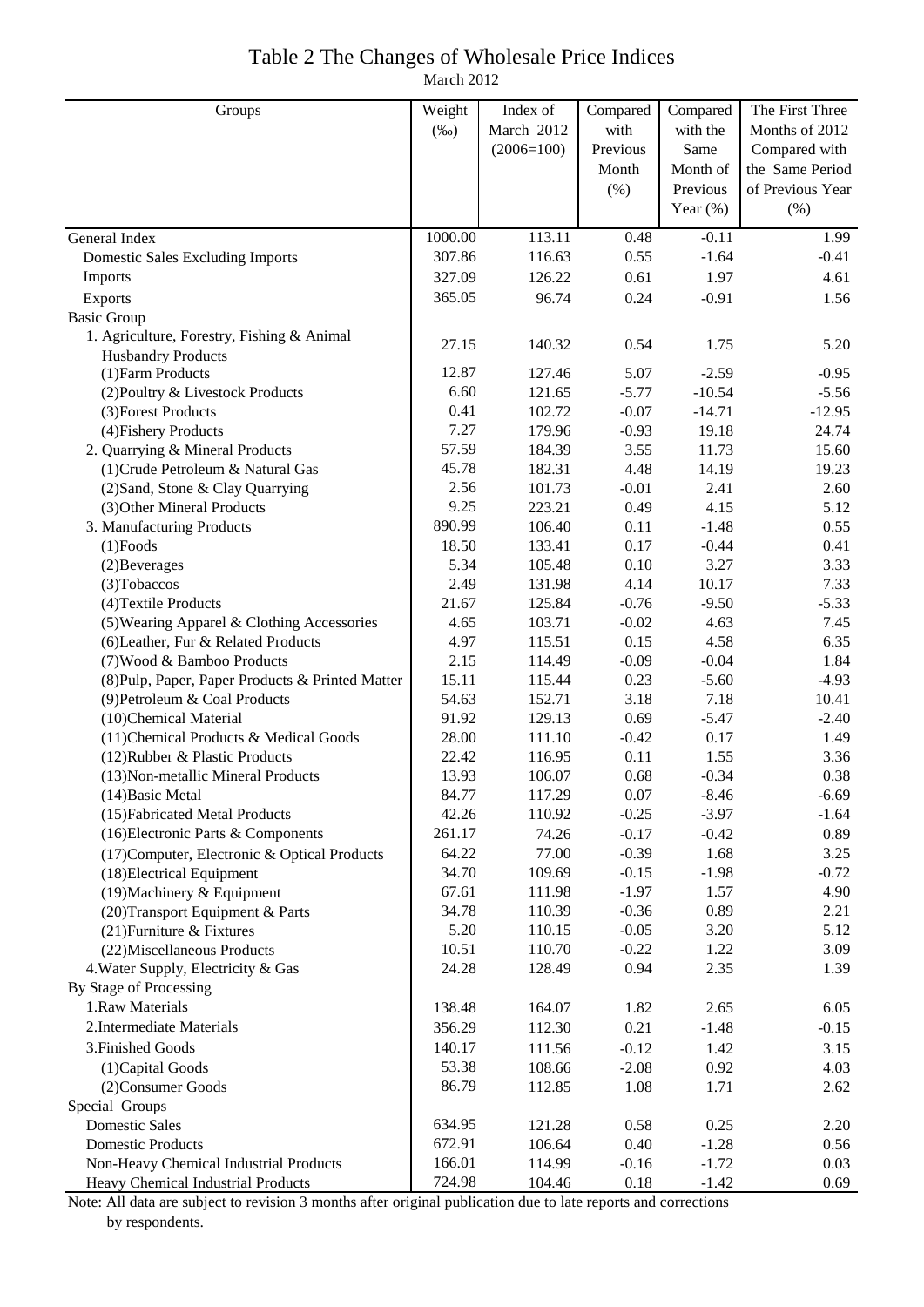## Table 3 The Changes of Import Price Indices

March 2012

| Groups                                                | Weight<br>$(\%0)$ | Index of<br>March 2012<br>$(2006=100)$ | Compared<br>with<br>Previous<br>Month<br>(%) | Compared<br>with the<br>Same<br>Month of<br>Previous<br>Year $(\% )$ | The First<br>Three Months<br>of 2012<br>Compared<br>with the<br>Same Period<br>of Previous<br>Year $(\%)$ |
|-------------------------------------------------------|-------------------|----------------------------------------|----------------------------------------------|----------------------------------------------------------------------|-----------------------------------------------------------------------------------------------------------|
| Basic Group (on N.T.D. Basis)                         |                   |                                        |                                              |                                                                      |                                                                                                           |
| General Index                                         | 1,000.00          | 126.22                                 | 0.61                                         | 1.97                                                                 | 4.61                                                                                                      |
| 1. Animal, Vegetable Products & Prepared<br>Foods     | 34.64             | 150.06                                 | 0.35                                         | $-2.80$                                                              | $-1.13$                                                                                                   |
| 2. Mineral Products & Nonmetallic Mineral<br>Products | 208.51            | 185.17                                 | 3.70                                         | 11.36                                                                | 14.99                                                                                                     |
| 3. Textiles & Textile Articles                        | 13.85             | 136.31                                 | $-0.99$                                      | $-16.75$                                                             | $-11.27$                                                                                                  |
| 4. Wood, Paper, Pulp & Articles Thereof               | 17.93             | 111.59                                 | 0.04                                         | $-6.92$                                                              | $-5.12$                                                                                                   |
| 5. Chemicals, Plastics, Rubber & Articles<br>Thereof  | 147.68            | 122.25                                 | 0.08                                         | $-1.07$                                                              | 2.06                                                                                                      |
| 6. Primary Metals & Articles Thereof                  | 118.38            | 117.42                                 | 0.22                                         | $-7.92$                                                              | $-6.79$                                                                                                   |
| 7. Machinery, Optical & Precision Instruments         | 166.28            | 111.49                                 | $-2.71$                                      | 0.42                                                                 | 4.30                                                                                                      |
| 8. Electronic Machinery                               | 258.41            | 81.69                                  | $-0.48$                                      | 2.20                                                                 | 3.64                                                                                                      |
| 9. Transportation Equipment & Parts                   | 21.11             | 124.24                                 | $-1.55$                                      | $-0.34$                                                              | 3.05                                                                                                      |
| 10. Miscellaneous Products                            | 13.21             | 120.77                                 | 0.16                                         | 0.47                                                                 | 0.63                                                                                                      |
| Basic Group (on U.S.D. Basis)                         |                   |                                        |                                              |                                                                      |                                                                                                           |
| General Index                                         | 1,000.00          | 139.11                                 | 0.69                                         | 1.93                                                                 | 3.26                                                                                                      |
| 1. Animal, Vegetable Products & Prepared<br>Foods     | 34.64             | 165.41                                 | 0.42                                         | $-2.84$                                                              | $-2.40$                                                                                                   |
| 2. Mineral Products & Nonmetallic Mineral<br>Products | 208.51            | 204.00                                 | 3.77                                         | 11.32                                                                | 13.54                                                                                                     |
| 3. Textiles & Textile Articles                        | 13.85             | 150.21                                 | $-0.92$                                      | $-16.78$                                                             | $-12.41$                                                                                                  |
| 4. Wood, Paper, Pulp & Articles Thereof               | 17.93             | 123.00                                 | 0.12                                         | $-6.94$                                                              | $-6.35$                                                                                                   |
| 5. Chemicals, Plastics, Rubber & Articles<br>Thereof  | 147.68            | 134.75                                 | 0.15                                         | $-1.10$                                                              | 0.75                                                                                                      |
| 6. Primary Metals & Articles Thereof                  | 118.38            | 129.50                                 | 0.29                                         | $-7.95$                                                              | $-7.99$                                                                                                   |
| 7. Machinery, Optical & Precision Instruments         | 166.28            | 122.85                                 | $-2.64$                                      | 0.39                                                                 | 2.94                                                                                                      |
| 8. Electronic Machinery                               | 258.41            | 90.03                                  | $-0.41$                                      | 2.18                                                                 | 2.31                                                                                                      |
| 9. Transportation Equipment & Parts                   | 21.11             | 136.90                                 | $-1.49$                                      | $-0.37$                                                              | 1.70                                                                                                      |
| 10. Miscellaneous Products                            | 13.21             | 133.08                                 | 0.23                                         | 0.43                                                                 | $-0.68$                                                                                                   |